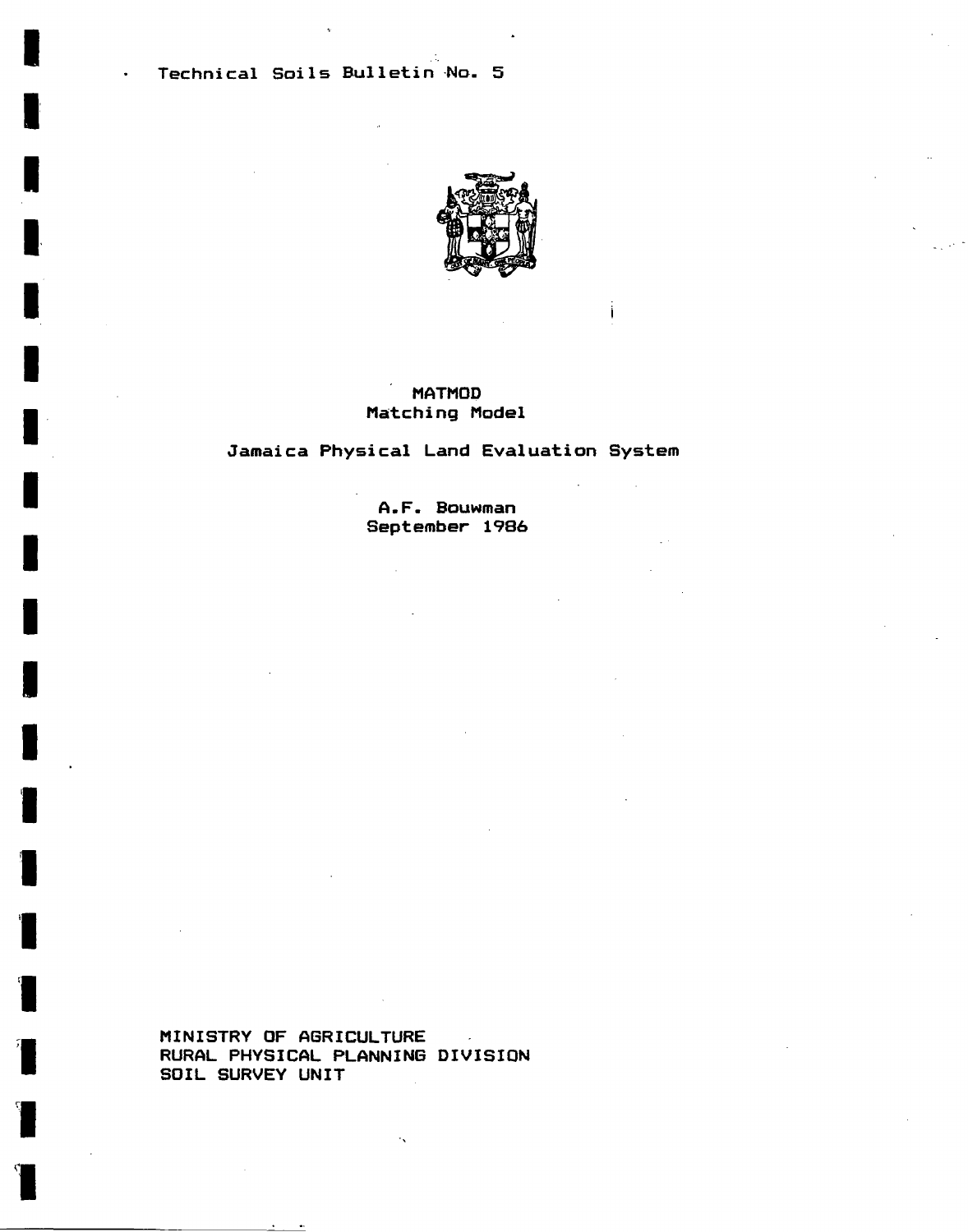| <b>ISRIC LIBRARY</b>        |  |
|-----------------------------|--|
|                             |  |
| 986-03                      |  |
| Wageningon, The Netherlands |  |

# Table of contents

pa  $\mathbf{1}$ Introduction  $\mathbf{1}$ The erop data base  $\overline{2}$ The soil data base  $\overline{2}$ The matching procedure  $\overline{3}$ The output of MATMOD 4 Discussion 5 Acknowledgements  $\epsilon$ References

Appendices

Scanned from original by ISRIC - World Soil Information, as ICSU World Data Centre for Soils. The purpose is to make a safe depository for endangered documents and to make the accrued information available for consultation, following Fair Use Guidelines. Every effort is taken to respect Copyright of the materials within the archives where the identification of the ' Copyright holder is clear and, where feasible, to contact the originators. For questions please contact soil.isric@wur,nl indicating the item reference number concerned.

# 11526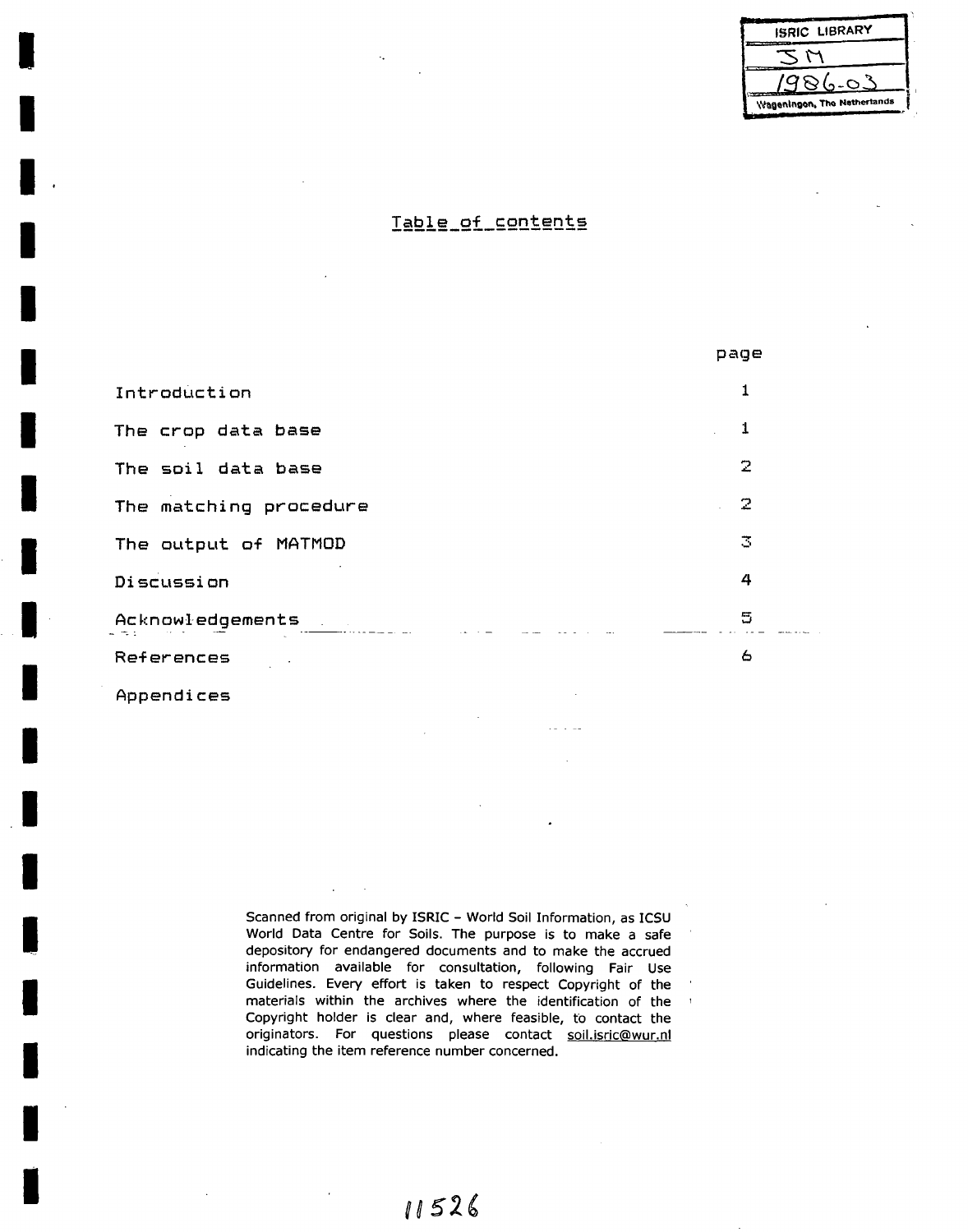#### **INTRODUCTION**

**The Jamaica Physical Land Evaluation (JAMPLES) of which this Matching Model(MATMOD) forms a component, is a computer software package for the assessment of the limitations of land for the cultivation of specific crops. JAMPLES is a specially designed system for planning purposes at a semi detailed scale, but it may also be used at smaller scales.** 

**The soi1 and erop data base can greatly increase the working speed and the computer model MATMOD can simplify and standardise the procedure of land evaluation. Furthermore, the storage of data in computer files (data base) enables the user to apply the system for any number and type of crops and for any number of soils occurring on any (defined) slope class.** 

**During the development of JAMPLES it'became clear, that on the basis of the available data on soils and because of the lack of data on the crop-responses to variations in soi1** conditions, **no predictions in terms of the yields of crops could be made. Therefore, MATMOD's output is limited to the** degree and type of **limitation of the land for cultivation of** specific crops, and it does **not** specify a suitability class. It **is** the author's opinion, that a suitability class implies a statement on the potential yield of crops<del>.</del> If desired, the user of MATMOD can draw such conclusions on the basis of the specified degree of Iimitation<s) of the land.

The programming language used for MATMOD is Microsoft's BASIC (release 1982),, which is also used for all other models in JAMPLES. Listings **of this programme are available for internal use at RPPD.** 

#### **It!i\_SBQP\_DATA\_BASE**

**The erop requirements were stored on a computer file. This file is divided in records, whereby each record represents one erop. Each erop record contains a set of 28 different fields (variables). Each record has a field for the temperature requirements of the erop and one for the erop factor. The erop factor indicates the average coverage of the land's surface provided by the erop during its growth and is used in the Universal Soi1 Loss Equation. Furthermore, every erop record has fields that define the erop requirements, that match with** soi**1 conditions which cause no limitations, requirements that are equivalent to soil conditions which would cause slight limitations and fields that correspond to conditions of strong 1imitations.** 

**- 1 -**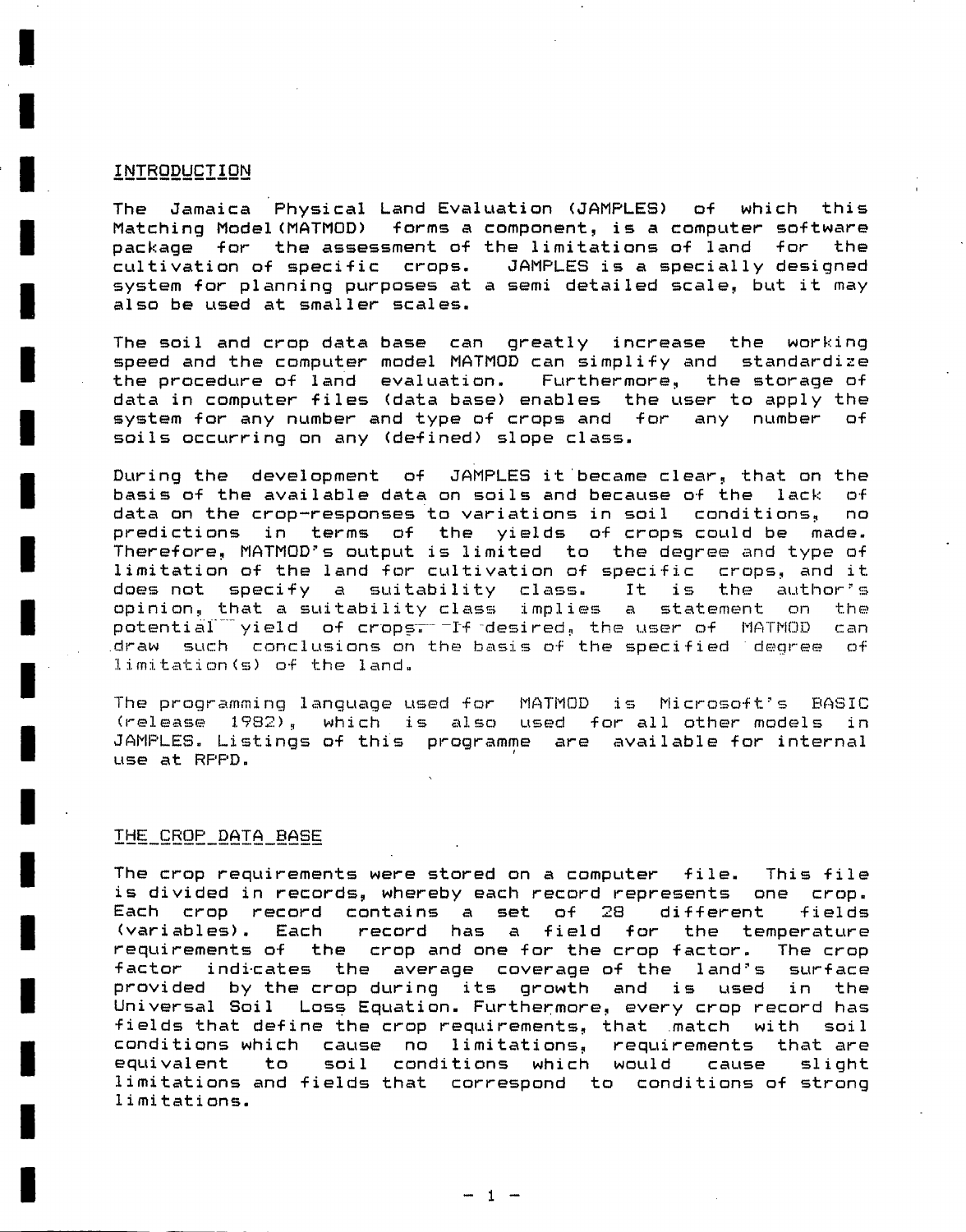The original data used in preparing these erop requirement records were extracted from international and Jamaican literature<br>and Jamaican research data (see Barker, 1985). From these and Jamaican research data (see Barker, original 'erop profiles' the relevant data were translated into the classes and ratings of land qualities and land characteristics (see Appendix 1) and stored on computer files. Prints of these files are available for internal use at R.P.P.D.

#### IHE\_SQIL\_DAÏA\_BASE

The soi1 data based data is created by the subroutine ENTERMOD (see Figure 1). ENTERMOD is a programme, which is based on the ratings of land qualities and land characteristics. ENTERMOD has been made 'user friendly' by simplifying the procedure of<br>entering data and by incorporating 'error traps' where entering data and by incorporating 'error traps' necessary.

Besides data required for the matching procedure, ENTERMOD stores other data important for identifying and differentiating the soiIs, such as their name, map code, USDA classification, mineralogy class, and data required for the use of the soi1 degradation model (SODEMOD). A complete list of required data for ENTERMOD is presented in Appendix 2. ENTERMOD translates the entered data into the above mentioned ratings and stores them on file.

From Appendix 2 and Figure 1 can be read, that the slope class(es) typical for the considered soi1 (map) unit are entered while using MATMOD. The slope class is used in the first place to assess the resistance to erosion of the land-crop combination, and secondly to compute the final rating of the land. quality \*workabi1ity'. The rating of the workability is based on the subratings of the topsoi1's consistence, the stoniness and slope.

#### IH£\_!ÜA2QHING\_PRgCEDyRE

The matching is carried out in 4 separate phases (see Figure 1).

1. In the first phase the crop's temperature requirements are compared with the temperature range of .the land (map) unit. If the temperature range is strongly limiting for the considered erop, the other three phases of MATMOD are omitted. In that case further matching is not necessary since the erop cannot be grown.

2. Secondly, the soi1 loss from a land-crop combination is calculated with the Universal Soi1 Loss Equation (see Bouwman,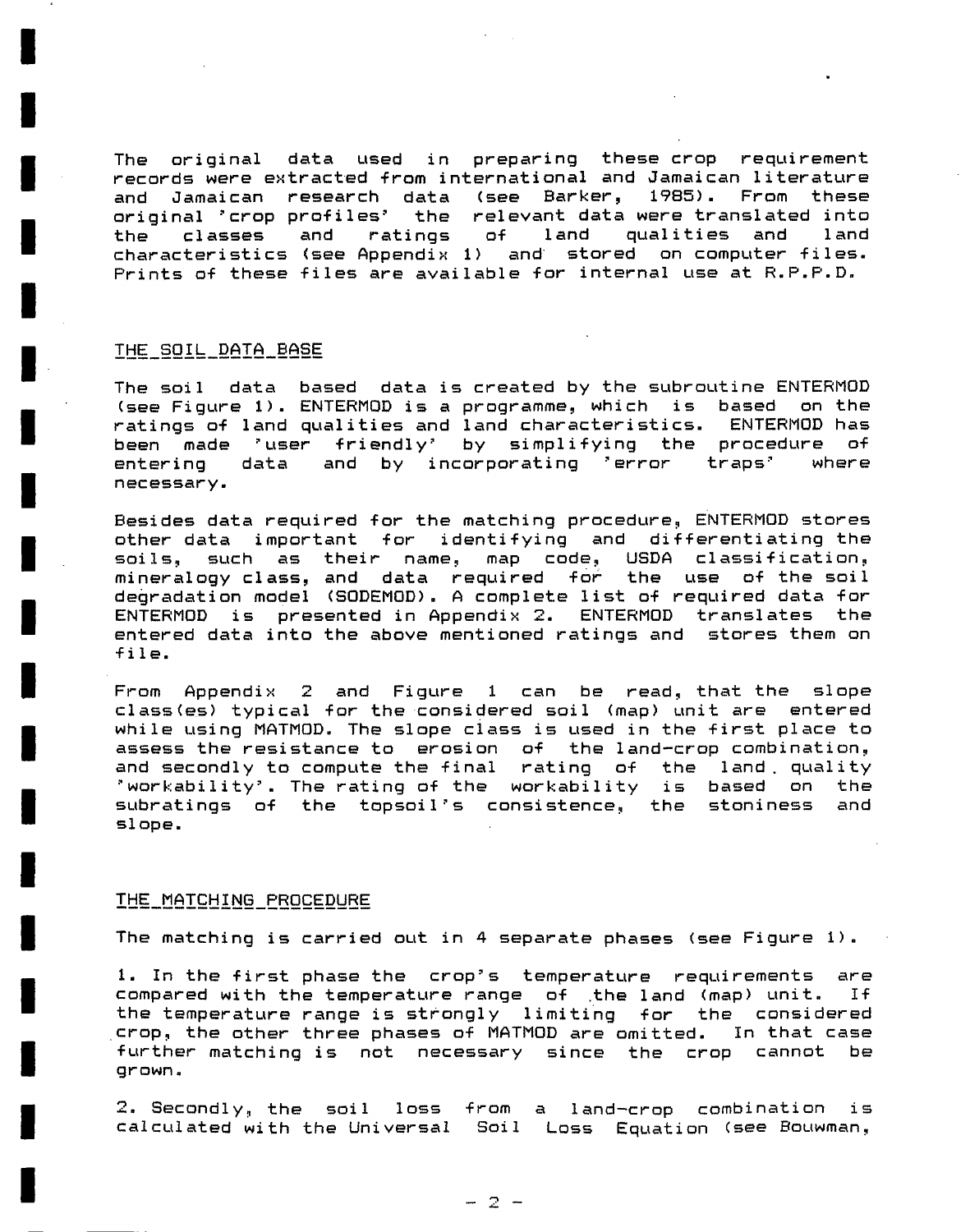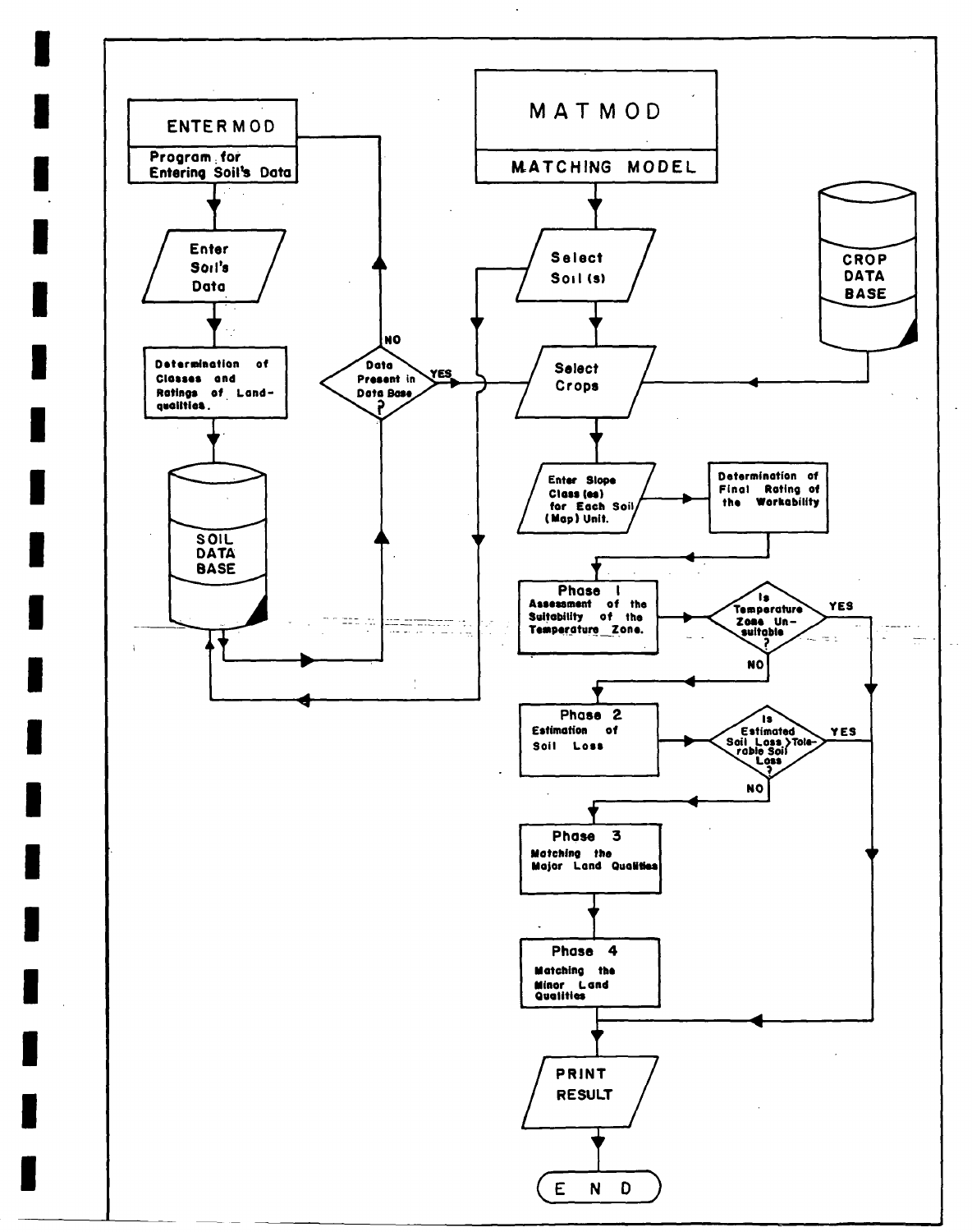1985).. In this equation a value of the management factor P is used, which corresponds to the most effective soi1 conservation practice that is feasible on the considered land (map) unit. The tolerable quantity of soi1 loss is determined in this model by the soil depth. If the so estimated soi1 loss exceeds the tolerable soil loss the third and fourth phase of the matching model are by-passed.

 $3.$  In the third phase of the matching procedure-the  $^{\circ}$ major  $^{\circ}$ landqualities and land characteristics are compared with their equivalent erop requirements. Major landqualities and land characteristics are essential for plant production and generally cannot be improved by simple management practices. The major landqualities are the control section textural group, the pH-H20 of the topsoil, the availability of oxygen, the availability of foothold for plant roots, the salinity hazard and the sodicity hazard.

4. During the fourth phase all 'minor' land qualities and land •characteristics are matched with their corresponding erop requirements. Minor landqualities include those, that can be improved through proper soil and water management or with the use of certain simple agronomic techniques or modern inputs. The landqualities which are considered in the fourth phase are the nutriënt retention (or the capability to store nutrients and prevent them from being leached), the availability of nutrients (chemical fertility), the workabi1ity considered for manual labour and the workability considered for mechanization.

#### THE\_gyTPLJT\_OF\_MAIMOD

As was stated before, the matching model does not produce a suitability class, but instead, it determines the occurring limitations and the degree of the limitations of the cultivation of specific crops.

In the printed output'of MATMOD each crop-soil combination has been assigned three lines on which limitations can be presented. The first line corresponds to the first and second phase in the matching procedure. The second and third line in the output-table correspond with the third and fourth matching phase respectively.

There are two circumstances, which cause the model to abort the matching procedure, because further matching would not be necessary. In the first place, the matching is stopped if the temperature zone of the land causes strong limitations for the growth of the considered erop. Secondly, when the estimated soil loss exceeds the tolerable level, the phases three and four are omitted. In the above two cases only the top line is used and

 $-3 -$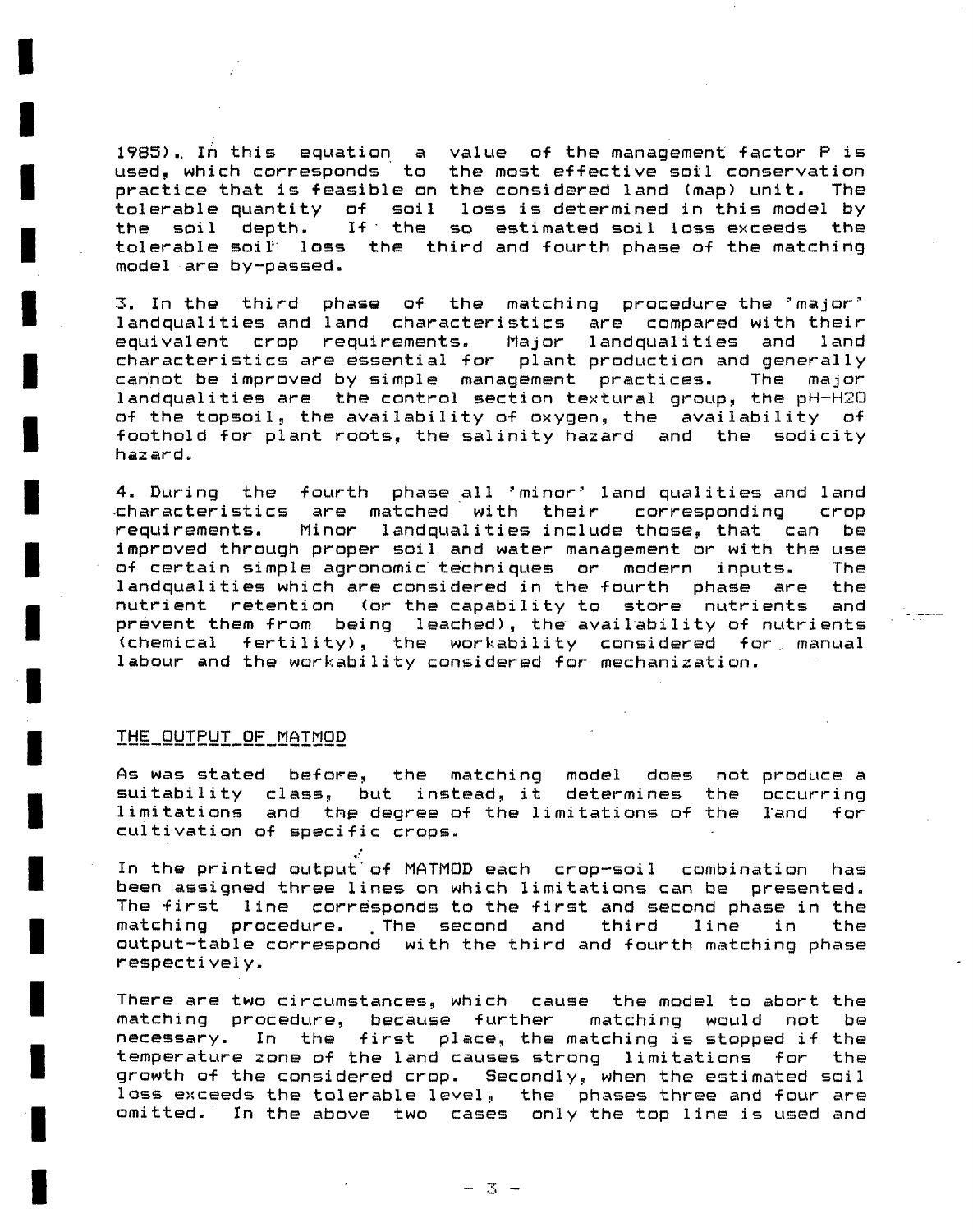lines 2 and 3 remain blank. In all other cases the complete matching procedure is carried out and printed.

For each soi1 (map) unit the slope class(es) have to be entered. The slope classes are similar to those used by the Jamaica Soil Survey. MATMOD carries out the matching for any number of land (=soil + slope) map units and with any number of crops present in the data base.

Because of the limited line width of the computer-printer, the output is divided in tables in which the rows correspond to the<br>land units and the columns (with a maximum of 10 per table) to (with a maximum of 10 per table) to the crops. After completing a table, the model continues automatically with the printimg of the next table. An example of such a table is presented in Appendix 3.

# DISCUSSION

It is understood that computers and computer software must be made to serve man and should not be a goal in itself. MATMOD can carry out at a high speed, what could be done manually using the ratings and classes of land qualities and land characteristics as listed in appendix I. The advantage of carrying out a land evaluation exercise manually is, that the user can apply his personal knowledge and experience of crops and soils to check the data and the outcome of the matching, while in the event of using a computer model like MATMOD, there is no control over the matching procedures and the danger exists that the user has no insight in the basic erop data and ratings.

Personal input in the matching process has the disadvantage, that in many instances the results of the land evaluation are biased. By comparison, there is greater objectivity using the computer, since it assesses all factors similarly, based on certain assumptions (ratings and classes) and data (erop requirements).

The computer software discussed should be used in conjunction with the other components of JAMPLES. A complete evaluation of the physical factors of erop production also should include a thorough climate analysis (see climate models) and an assessment of the soi1 degradation and soi1 conservation practices (see S0DEM0D). The evaluation of the economie viability of the proposed crops is carried out with the MULBUD software package.

- 4 -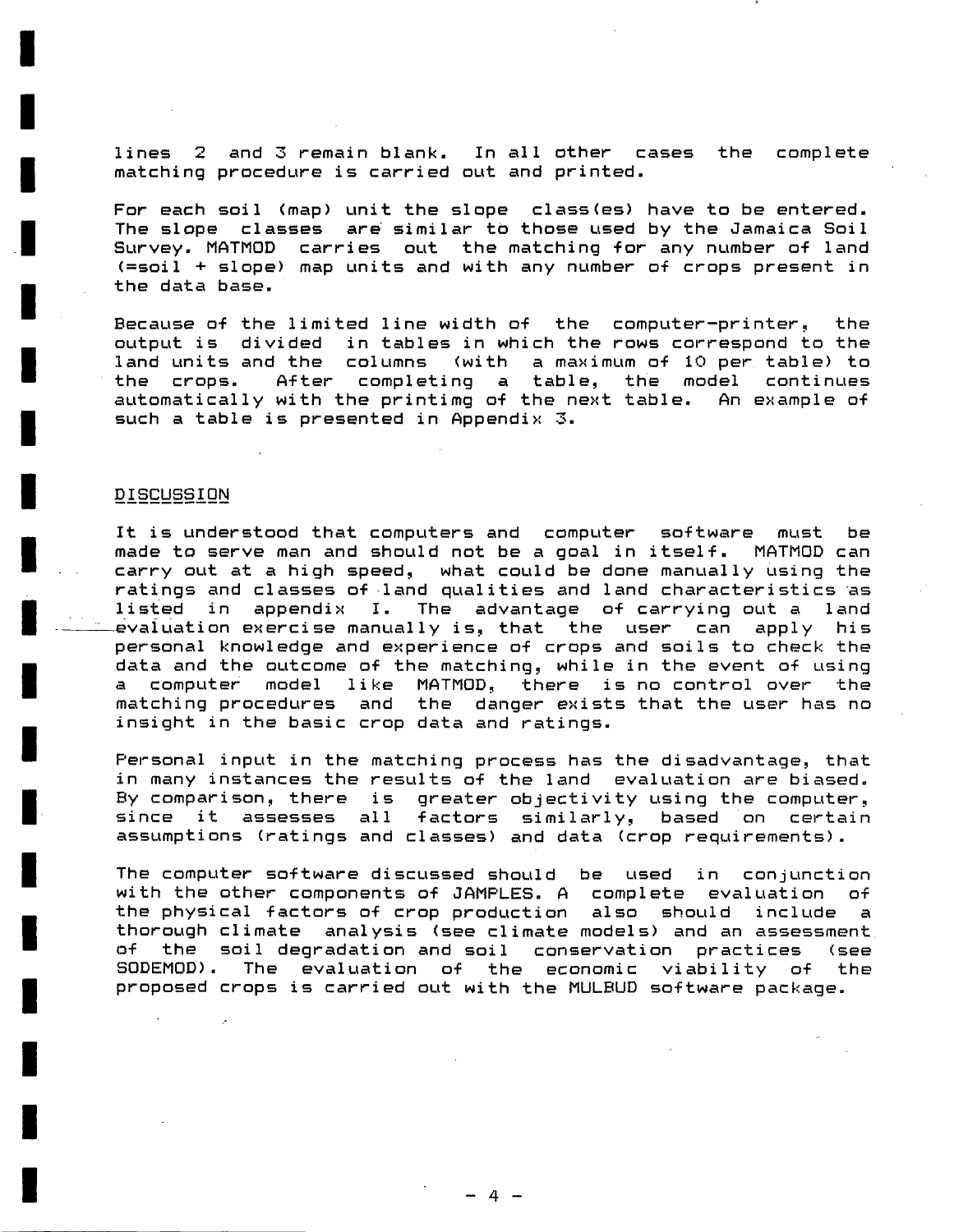# Acknowledgements

Thanks are due to the staff members of the Soil Survey<sup>.</sup> Unit and Rural Physical Planning Division for their participation in the composition of the list of ratings and classes of land qualities and land characteristics. I would like to thank in particular Miss H. Hylton for editing the text of this technical bulletin and Mr. N.H. Batjes for his valuable, positive comments and his technical assistance during the designing of the computer program.

 $\cdot$ 

 $\mathcal{O}(\mathcal{C})$ 

 $\sim$   $\sim$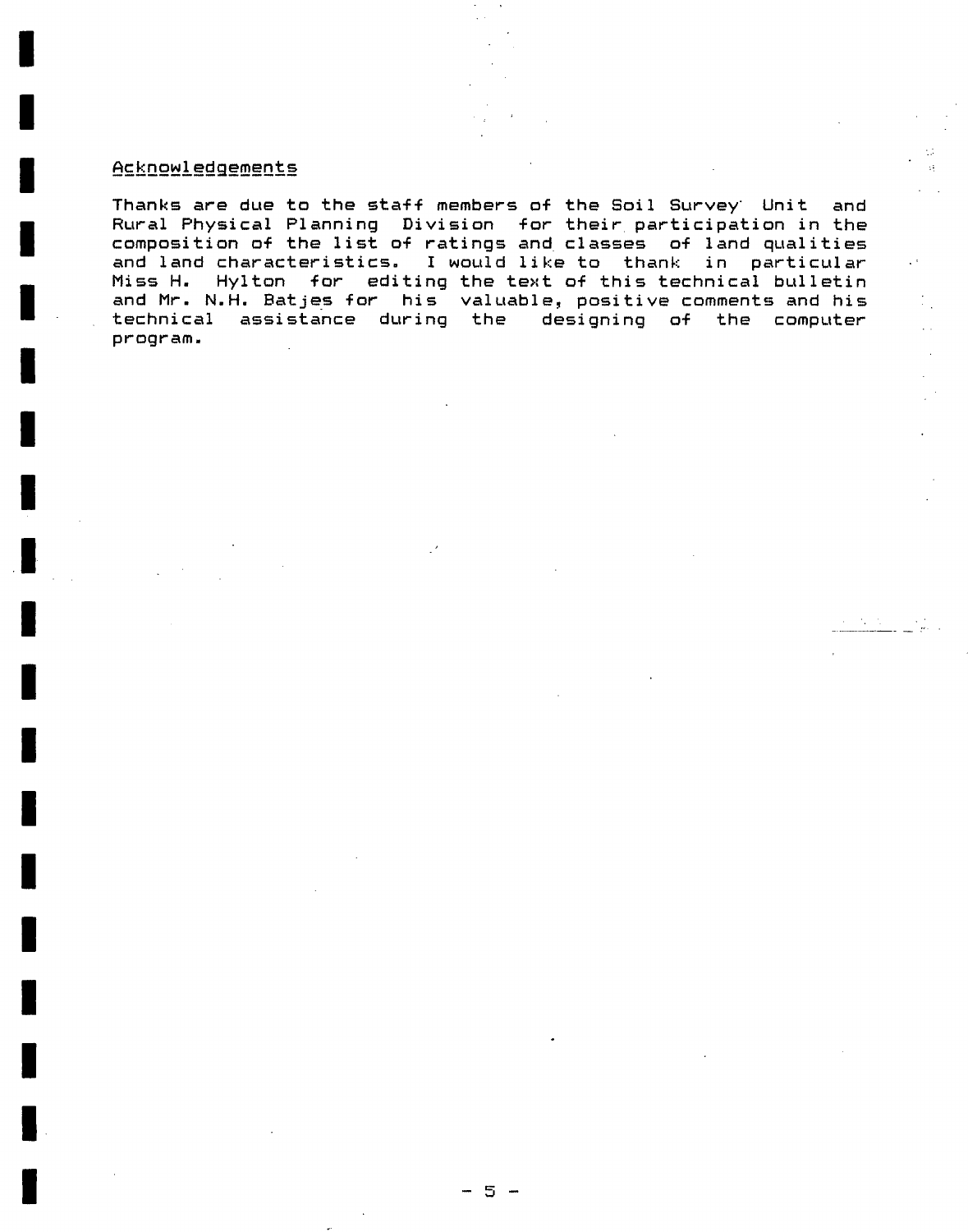#### REFERENCES

- Barker, G.(1985): Agro-climatic requirements of 59 crops grown in Jamaica. Internal Communication, Rural Physical Planning Division, Ministry of Agriculture, Jamaica (in tables).
- Batjes, N.H. (1986): Generalized temperature zones for land evaluation in Jamaica. Technical Soils Bulletin no.6. Jamaica Soi1 Survey Project, Rural Physical Planning Division, Ministry of Agriculture, Jamaica.
- Batjes, N.H., Bouwman A.F. and K.M. Sinclair (1986): Jamaica Physical Land Evaluation System (JAMPLES). Technical Soils Bulletin no. 3. Jamaica Soi1 Survey Project, Rural Physical Planning Division, Ministry of Agriculture, Jamaica.
- Beek, K.J. (1978): Land evaluation for agricultural development. ILRI publication no. 23, Wageningen, the Netherlands.
- Bennema, J. and K.J. Beek (1972): Land evaluation for agricultural purposes. I.T.C., Enschede, The Netherlands.
- Bolt, J. and M.G.M. Bruggenwert (1978): Soi1 chemistry. A. Basic elements. Elsevier Scientific Publishing Company, Amsterdam.
- Bouwman, A.F. (1985): Assessment of the resistance of land to erosion for land evaluation. Technical Soils Bulletin no.2. Jamaica Soi1 Survey Project, Rural Physical Planning Division, Ministry of Agriculture, Jamaica.
- Bresier, E., McNeal, B.L. and D.L. Carter (1982): Saline and sodic soils. Principles-dynamics-modeling. Advanced series in agricultural science. Springer Verlag, Berlin.
- F.A.O. (1976): A framework for land evaluation. Soils Bulletin No. 32, F.A.O., Rome, Italy.
- F.A.O. (1978): Guidelines for soi1 profile description. Soil Resources Development and Conservation Service. Land and Water development and conservation division. 2nd edition, F.A.O., Rome, Italy.
- ILACO (1984): Agricultural compendium for rural development in the tropics and subtropics. (chapters 2 and 6) . Elsevier, Amsterdam, the Netherlands.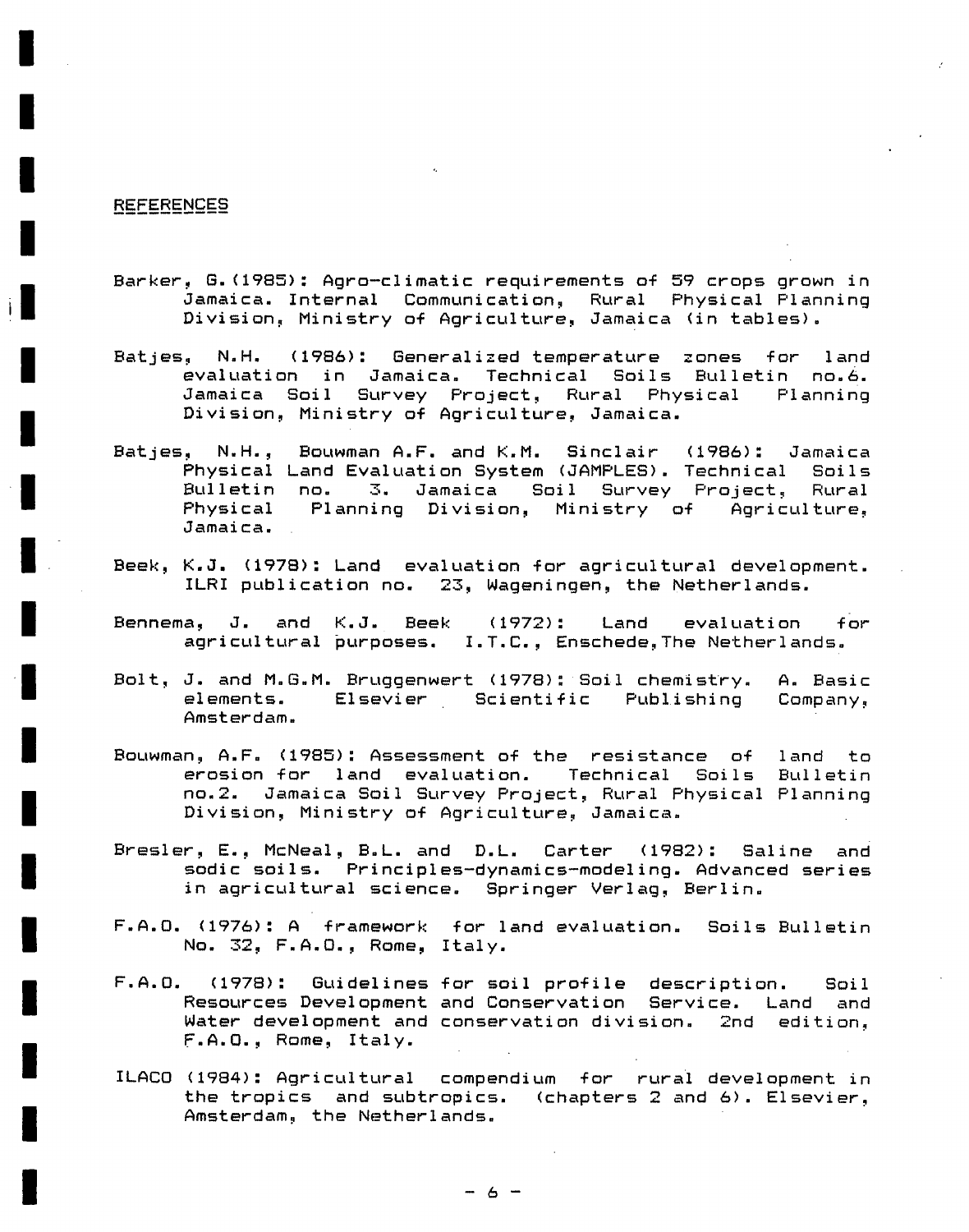- Nyandat, N.N. and F.N. Muchena <197B): Land evaluation in Kenya with particular emphasis on the criteria used. F.A.O. World Soi1 Resource Reports no. 51 (p.26-48).
- Siderius, W. (1983): Guidelines for land evaluation in Sri Lanka. I.T.C., Enschede, the Netherlands.
- Sys, C. (1980): Land evaluation parts I, II and III. State University of Gent, International Training Center for Post Graduate Soil Scientists, Gent, Belgium.
- U.S.D.A. (1984): Soil Survey Manual (prei. rev.version). SCS/USDA, Washington D.C., U.S.A.

- 7 -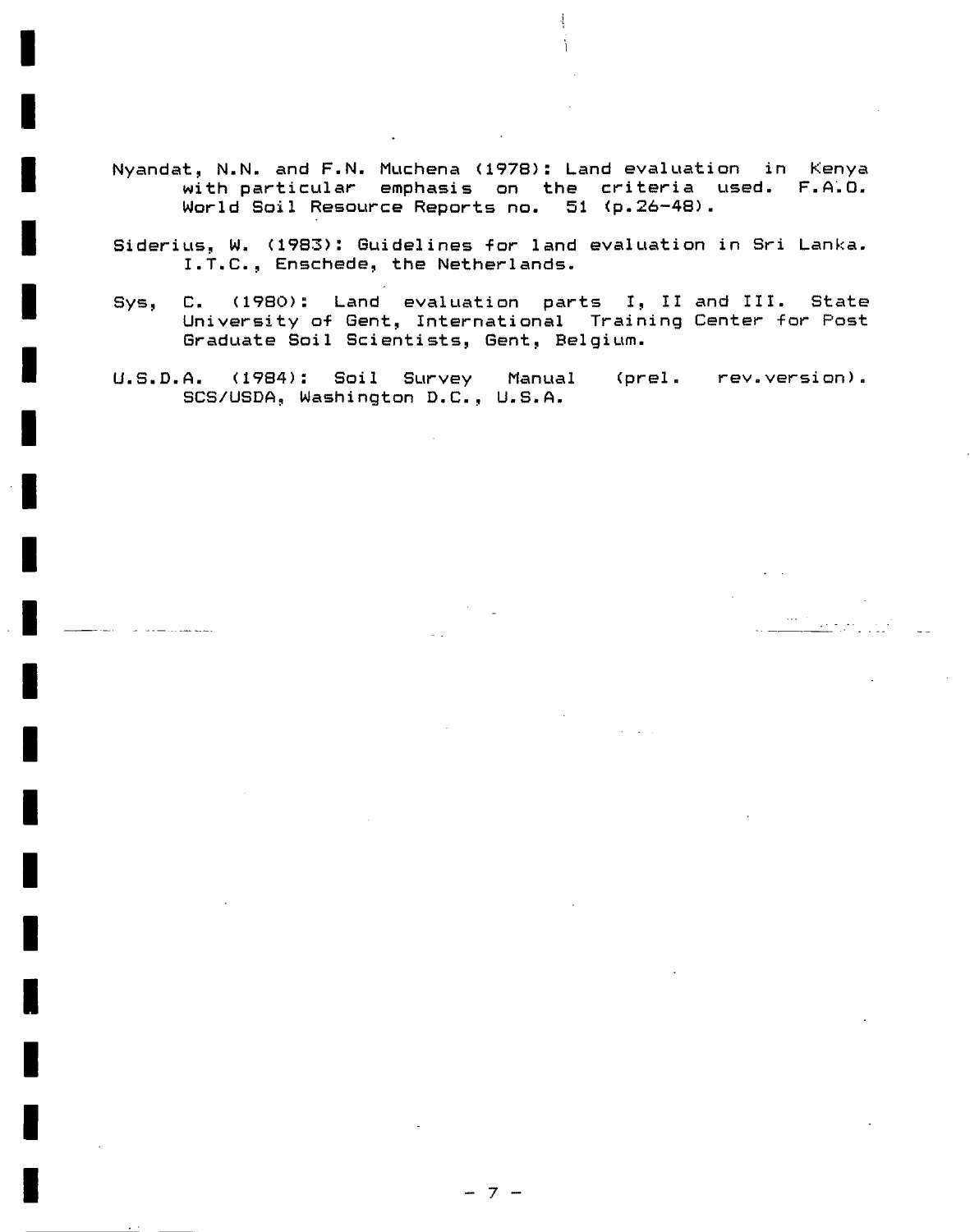### List of ratings and classes APPENDIX I

# List of ratings and classes of land qualities and land characteristics for land evaulation Prepared by Soi1 Survey Staff R.P.P.D.

# A. Textural group of control section (usually  $20-100$ cm $2.1$

class textural class \*

1. fine sandy clay, silty clay, clay

2. mod.fine clay loam, sandy clay loam, silty clay 1oam

3. medium very fine sandy loam, loam, silt loam, silt

4. mod.coarse sandy loam, fine sandy loam

5. coarse sand, 1oamy sand

6. strongly contrasting partiele size classes

\* Source: USDA(1984)

#### B. <u>Soil\_reaction\_(pH-H2O,soil/water\_ratio\_1:2.5):\_pH</u>

a. Soil reaction of the topsoi1 <0-30 cm) b. Soil reaction of the subsoi1 (30-100 cm)

No classes and corresponding ranges of the pH-H20 are used since all crops have very specific requirements of soil reaction. The average values of the pH of the topsoi1 and of the subsoi1 (0-30 cm and 30-100 cm or 30 cm to a shallower depth if soil is shallower than 100 cm) is used to match against the crop's pH requirements.

#### C. Nutrient retention: NR

The classes of this land characteristic are formed by the ranges of the cation exchange capacity of the topsoil (0-30 cm). The cation exchange capacity (CEO is measured with 1M NH40Ac at pH7.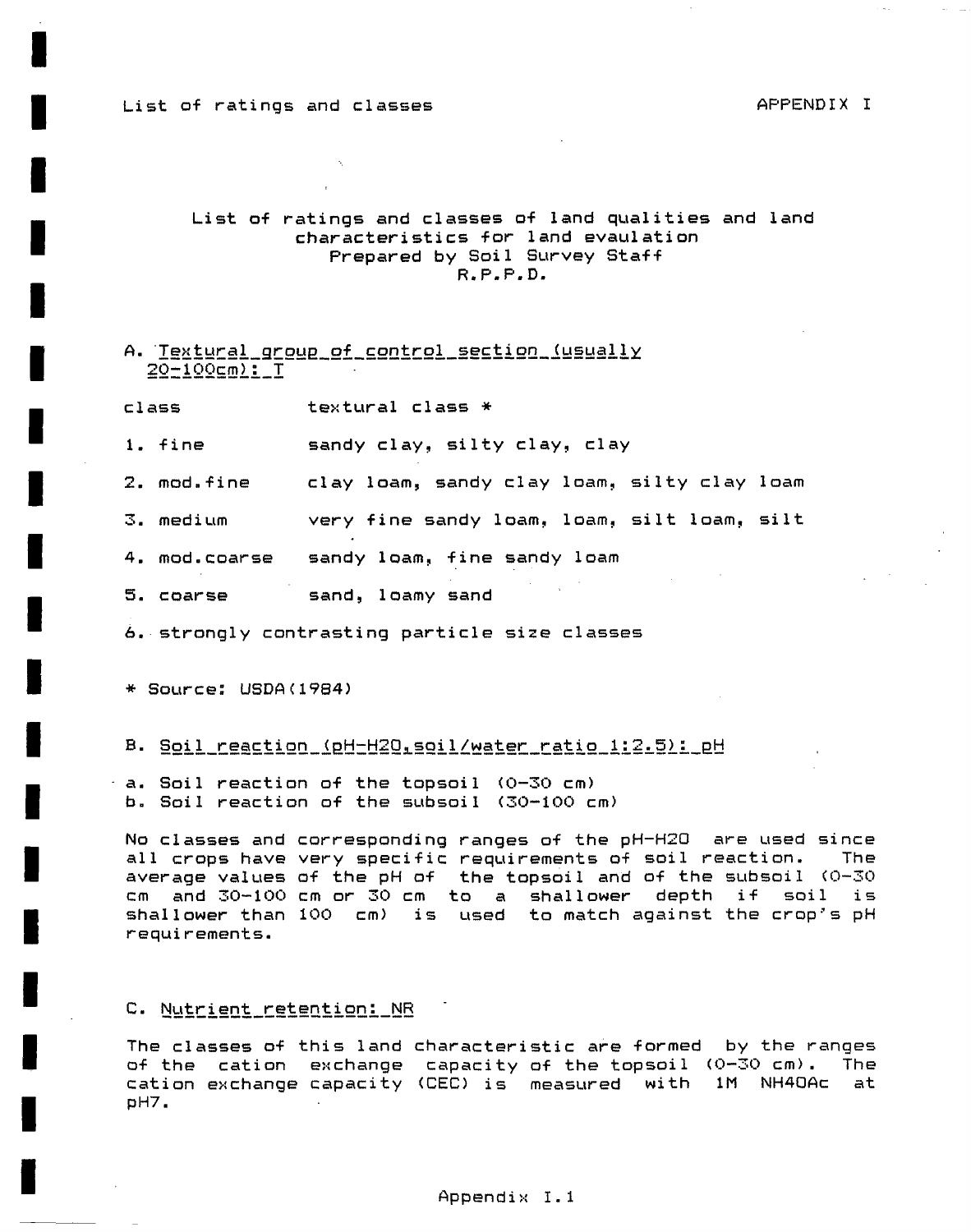# List of ratings and classes

j.

Class  $CEC$ (me/100 g of soil)

 $>25$  $\mathbf{1}$ 

 $\overline{2}$  $10 - 25$ 

 $\overline{3}$  $\leq 10$ 

# D. Nutrient availability: NA

The availability of nutrients is determined on the basis of subratings of three land characteristics, each having its subrating as shown below. The three land characteristics refer to the topsoil  $(0-30 cm)$ .  $\sim$ 

Organic matter content (O.M.):

subrating  $0.M. (%)$  \*

1. high  $>3$ 

2. medium  $1 - 3$ 

 $3.1$ ow  $\leq 1$ 

\* D.M. (%) = D.C. (%)/0.58

Available phosphate (Truog):

subrating available P(ppm P205)

1. high  $>100$ 

2. medium  $50 - 100$ 

 $3.1$ ow  $<$ 50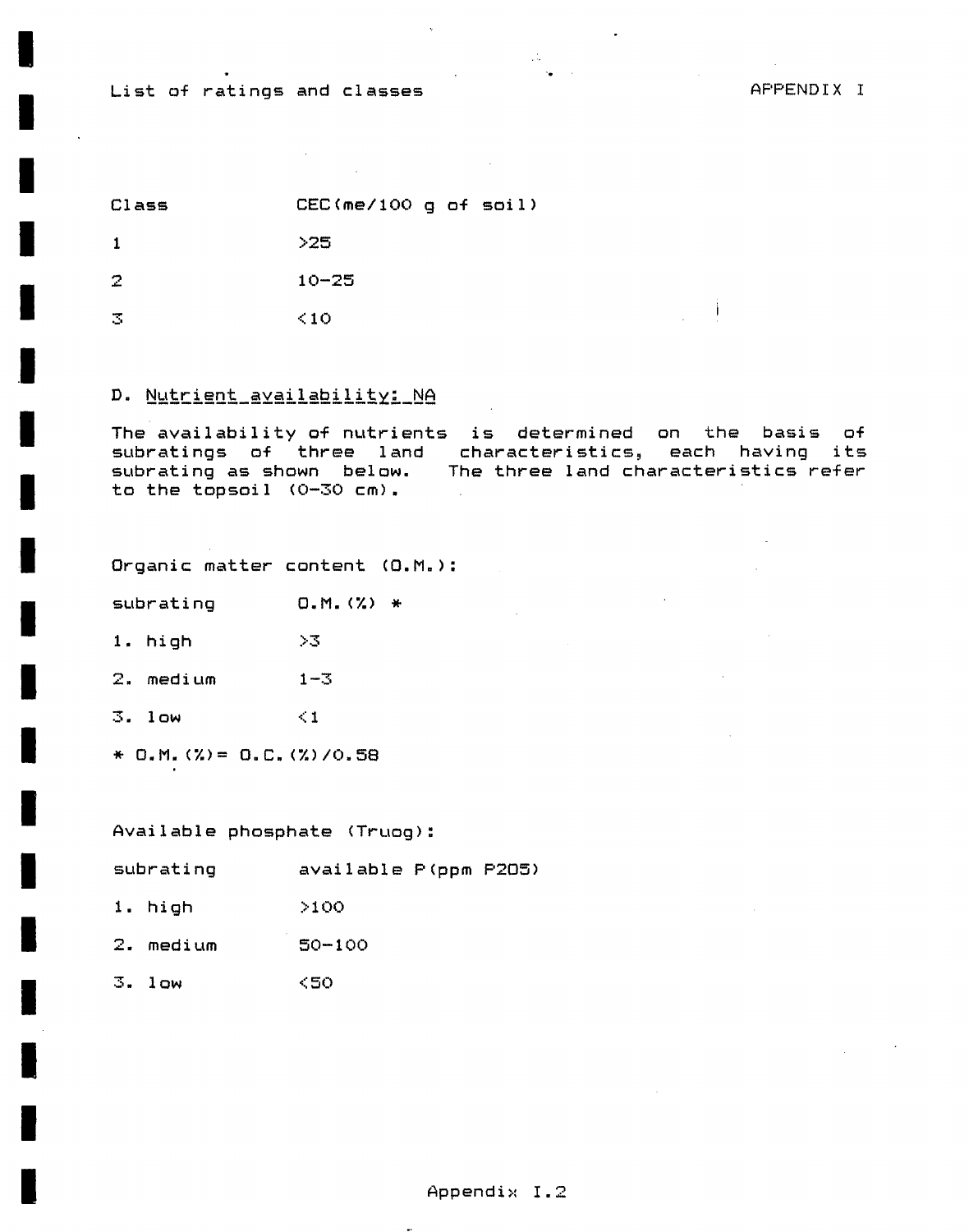List of ratings and classes

AFFENDIX I

Base saturation (B.S. at pH7, 1M NH4OAc)

subrating B.S. (%)

1. high = 250

2. medium 35-50

 $3.1$ ow - <35

Final rating of the nutrient availability:

rating sum of subratings for organic matter content, available P and base saturation 1. high  $3-4$  $2.$  medium  $5-6$  $7-9$  $3.1$ ow **Service** 

E. Content (in %) of finely divided CaCO3 in the control section (usually 25-100 cm): CC

- $1.1$   $0w$  $0 - 3$
- $2.$  medium  $3-15$
- 3. high  $>15$   $*$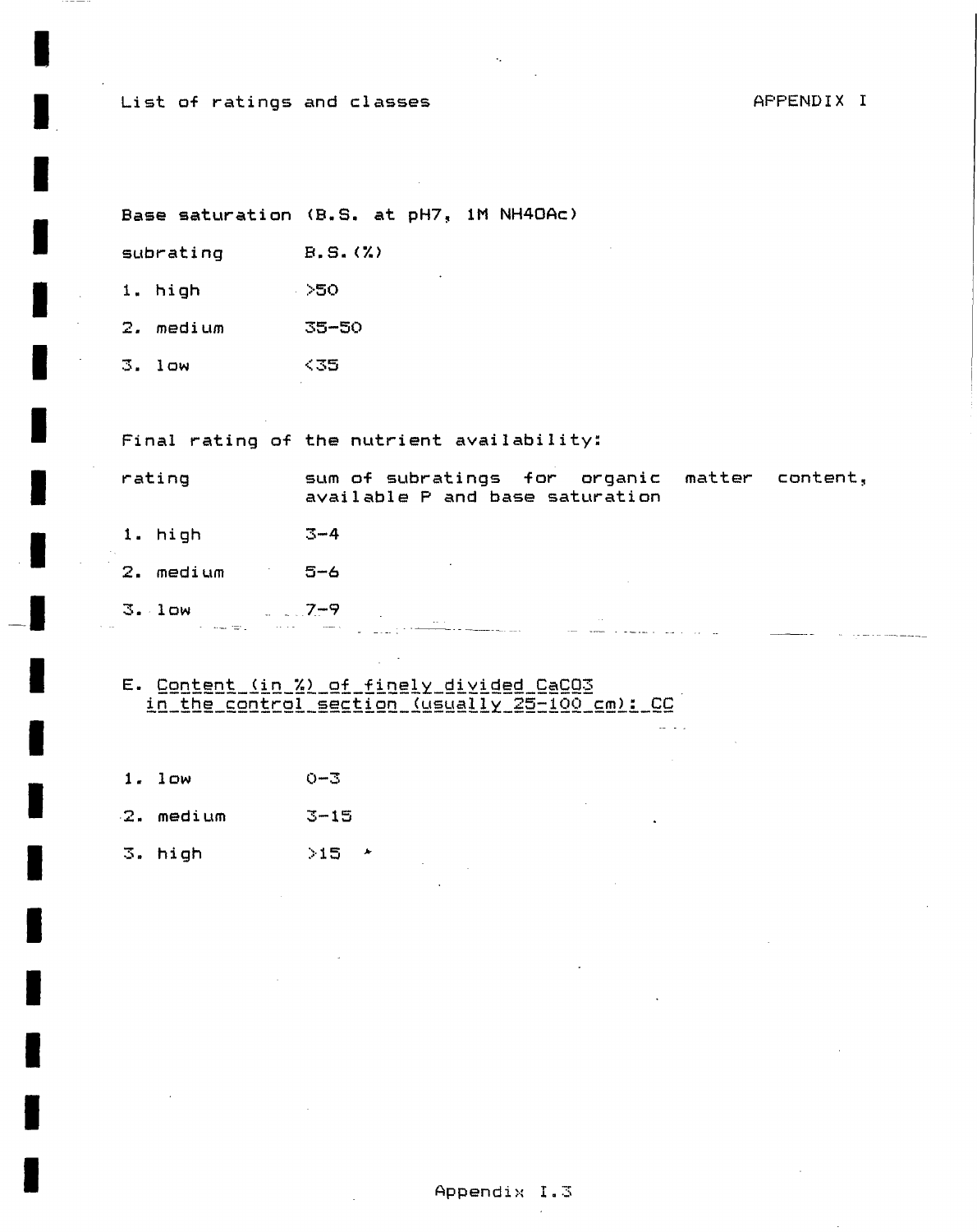List of ratings and classes APPENDIX I

 $\lambda$ 

# F. Salinity\_hazard: SA

The rating for this land quality is determined by the electrical conductivity of the soi1 material measured in a saturated paste (ECe in mmhos/cm at 25 C) and the depth of occurence. The proposed ECe ratings are derived from salinity surveys by RPPD. The depth to the saline layer is introduced in the key to the salinity classes.

subrating range of ECe (mmhos/cm, 25 O

a. non saline  $0 - 4$ 

b. slightly saline  $4 - 8$ 

 $c.$  moderately saline  $8 -13$ 

d. strongly saline >13

Key to salinity classes:

depth(cm) salinity class \*

|                                                            |                       | -2.                                        | -3                        |                                                            | 5   |  |
|------------------------------------------------------------|-----------------------|--------------------------------------------|---------------------------|------------------------------------------------------------|-----|--|
| $O = 20$<br>$20 - 40$<br>$40 - 60$<br>60- BO<br>$80 - 100$ | a<br>a<br>a<br>a<br>a | $\mathbf{a}^{\top}$<br>a<br>$a-b$<br>$n-r$ | a-b<br>$b - c$<br>$h = c$ | $a+ a a-b b-d$<br>b-c b-d<br>b-d b-d<br>b-d b-d<br>b-c b-d | b-d |  |

\* Source: salinity surveys, RPPD (1985)

in manager and the

The salinity classes are:

- 1. no salinity hazard
- 2. low salinity hazard
- 3. moderate salinity hazard
- 4. high salinity hazard
- 5. very high salinity hazard

G. Sodicity\_hazard: SO

The sodicity is expressed as the exchangeable sodium percentage (ESP) in the subsoil (below 30 cm).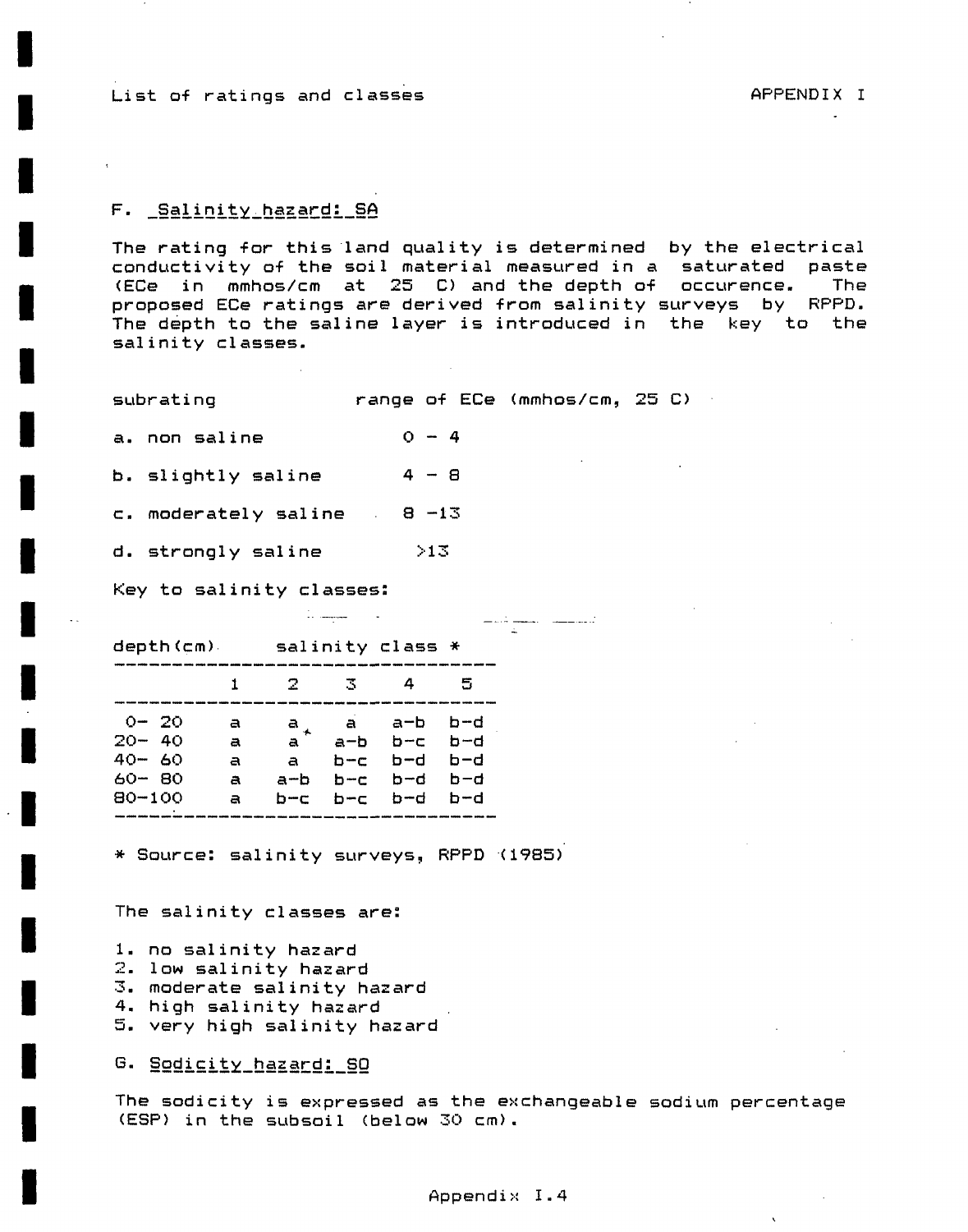List of ratings and classes APPENDIX I

 $ESP(X)$ rating

<15 1. low

>15 2. high

H. <u>Availability of oxygen for plant roots: 0</u>

The rating for this landquality is determined by the drainage condition of the soi1.

rating drainage class \*

1. high a well drained, somewhat excessively drained, excessively drained

- $-2$ . medium moderately well drained, imperfectly drained 2. medium moderately well drained, imperfectly drained
	- 3. low 3. low poorly drained, very poorly drained

excessively drained

\* Source: FAO (1977)

I. Availability\_of\_foothold\_for\_plant\_roots: F

The rating of this land quality is determined by the soi1 depth (in cm) or the depth to any 1ayer which limits the root growth»

1. high availability >100

2. medium 50-100

3. low 25- 50

4. very low <25

# J. \_ WOMKability: W

The rating of this landquality is determined by the land characteristies consistence of the topsoil, stoniness/ rockiness/ shallowness. The classes of these land characteristies have to be determined first. The rating of this land quality is taken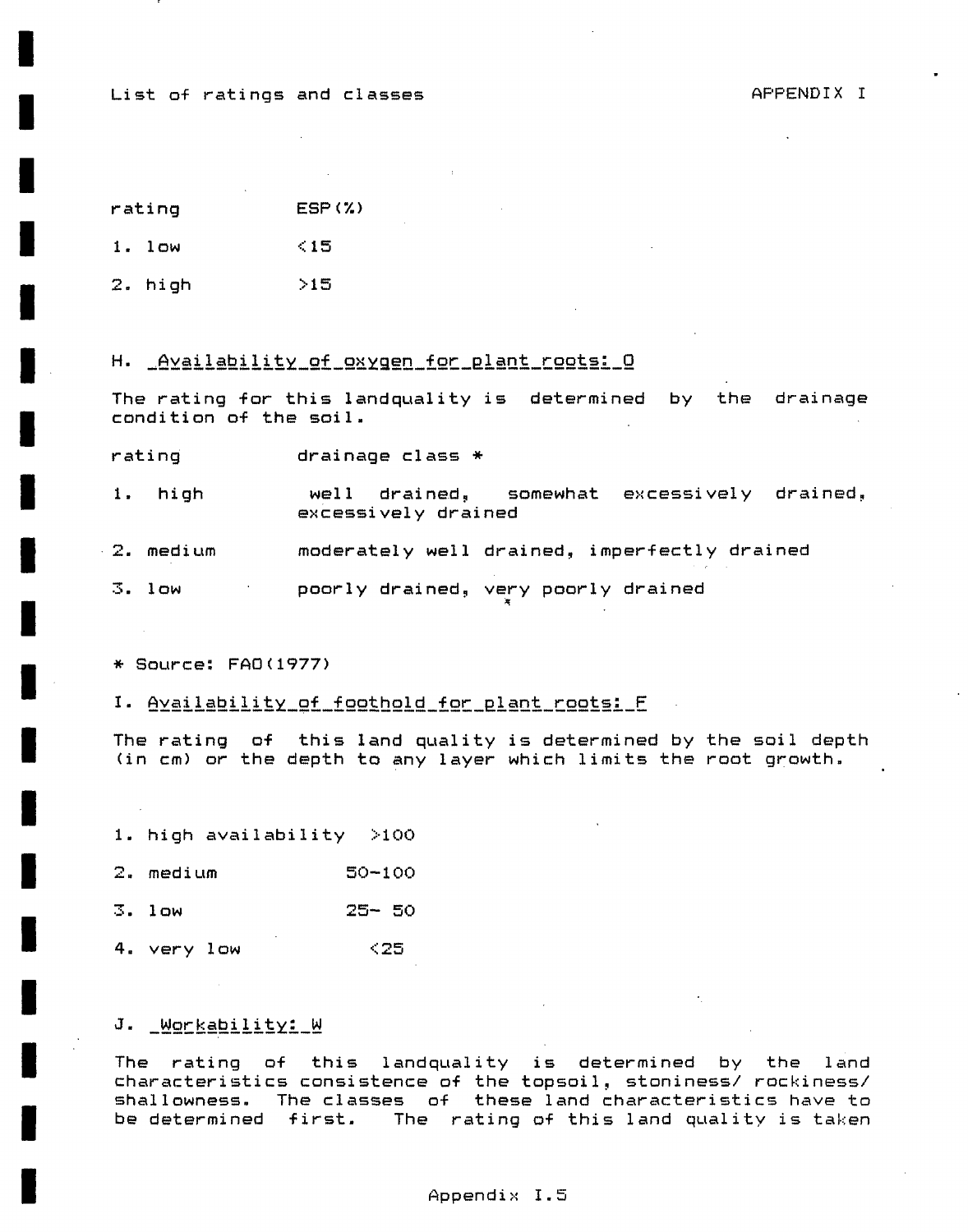List of ratings and classes and the control of the APPENDIX I

integrally from Nyandat et al (1978) who designed the system for Kenya.

- subrating for the topsoil's consistence:

| dry consistence        | <b>COLLA</b> | moist consistence           |
|------------------------|--------------|-----------------------------|
|                        |              |                             |
| 1. loose               |              | $1.$ loose                  |
| $2. s$ oft             |              | 2. very friable             |
| 3. slightly hard       |              | 3. friable                  |
| 4. hard                |              | 4. firm                     |
| 5. very-extremely hard |              | 5. very firm/extremely firm |

- subrating of the consistence:

1. sum of dry consistence and moist consistence = 2 or 3 2. sum of dry consistence and moist consistence = 4 or 5 3. sum of dry consistence and moist consistence = 6 or 7 4. sum of dry consistence and moist consistence = 8 or 9 5. sum of dry consistence and moist consistence = 10

- subrating of stoniness/rockiness/shallowness:

1. non stony, non rocky and not shallow

2. fairly stony, fairly rocky and/or shallow

3. stony, rocky, and/or shallow

4. very stony, very rocky and/or very shallow

5. exceedingly stony and/or very rocky

- subrating of the topography (average slope gradient):

1. 0 - S 7. nearly level 2. 8 -16 % rolling 3. 16 -30 7. hilly 4. 30 -50 7. steep 5. >50 7. very steep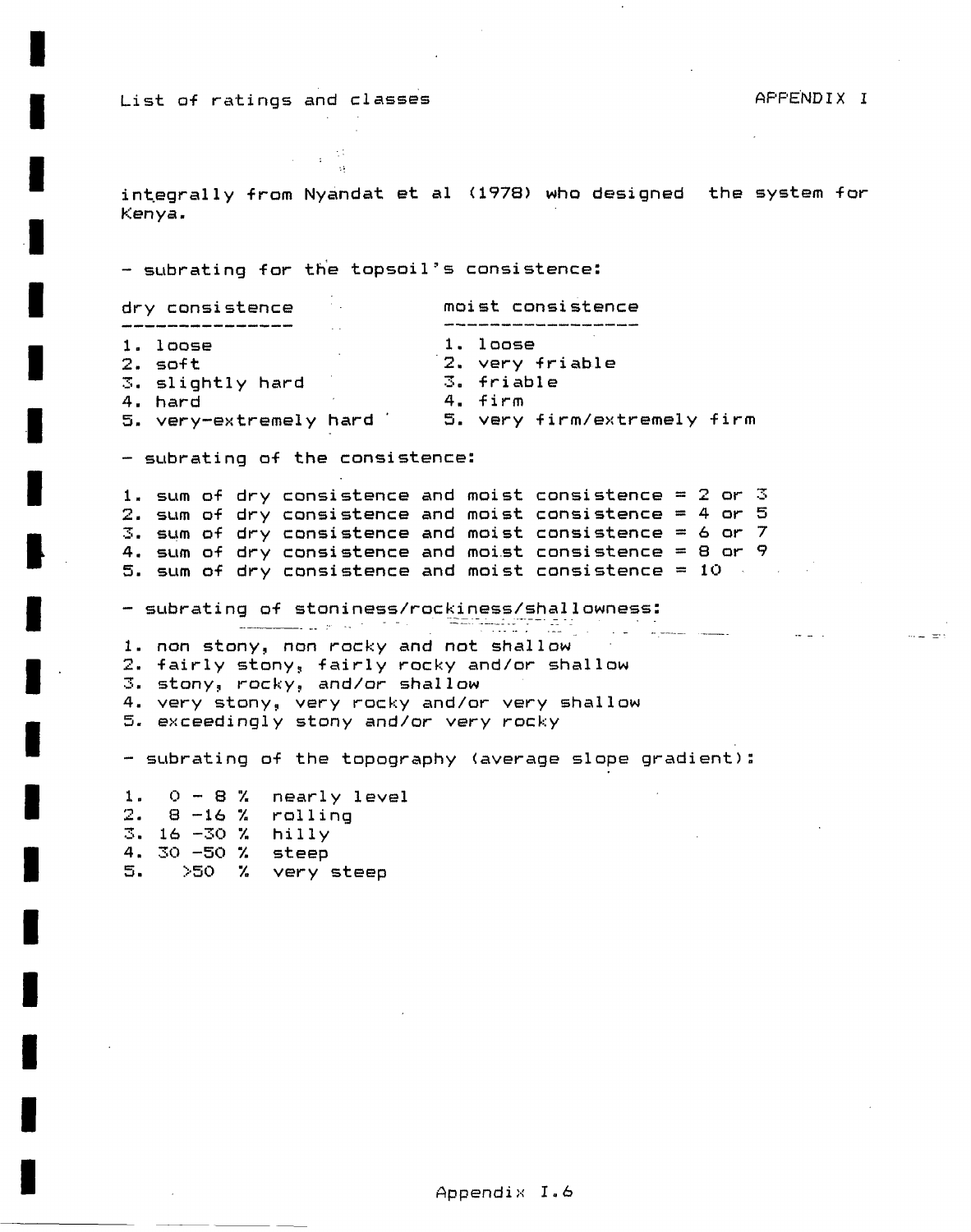List of ratings and classes and the set of the APPENDIX I

# **- final rating of the workability:**

«

To determine the final rating of the workability, the land **quality is considered for:** 

**- cultivation by hand only** 

**- cultivation with mechanization (tractor and pulled implements)** 

**For each of these land qualities the** most 1imiting suhratzng **wi**1**1 determine the final rating.** 

**WH final rating of the workability considered for cultivation by hand only.** 

| rating                     |         | consistence stoniness/etc. topography |   |
|----------------------------|---------|---------------------------------------|---|
| 1. no limitations          | $1 - 2$ | $1 - 2$                               |   |
| 2. slight limitations      | -3      |                                       | 2 |
| 3. moderate limitations    | 4       |                                       |   |
| 4. strong limitations      | 5       | 5                                     |   |
| 5. very strong limitations | 5       | 呂                                     | 독 |
|                            |         |                                       |   |

WM final rating of the workability considered for cultivation with mechanization.

| rating |                            |       | consistence stoniness/etc. topography |  |           |                         |  |
|--------|----------------------------|-------|---------------------------------------|--|-----------|-------------------------|--|
|        |                            |       |                                       |  |           |                         |  |
|        | 1. no limitations          |       | - 31                                  |  |           | $1 - 1 - 1 - 1 - 1 - 1$ |  |
|        | 2. slight limitations      |       | 4                                     |  |           |                         |  |
|        | 3. moderate limitations    |       | - 5                                   |  | <u>О.</u> | 2                       |  |
|        | 4. strong limitations      |       | 5                                     |  | -3        | -3.                     |  |
|        | 5. very strong limitations | . . 5 |                                       |  | 4-5       | $4 - 5$                 |  |

 $\mathcal{L}_{\mathcal{L}}$ 

**Appendix 1.7**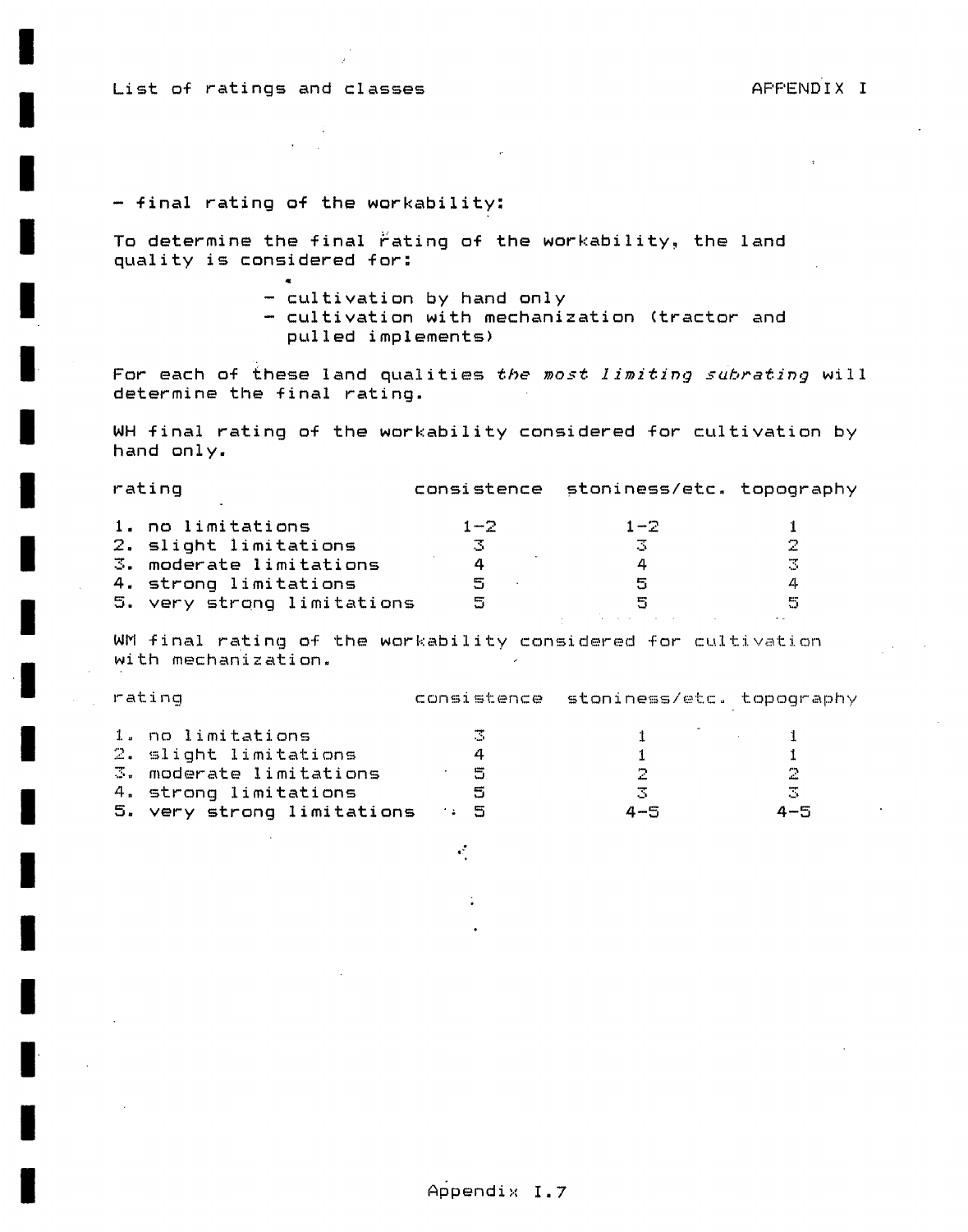| List of required data for<br>ENTERMOD (for creating the<br>soil's data base)                                                                                                                                                                                                                                                                                                                                                                                                                                                                                                                                                                                                                                                                                                 | APPENDIX 2                                                                                                                                                                                                                                                                                                                                                                                                                                                                                                                                          |  |  |  |  |  |  |
|------------------------------------------------------------------------------------------------------------------------------------------------------------------------------------------------------------------------------------------------------------------------------------------------------------------------------------------------------------------------------------------------------------------------------------------------------------------------------------------------------------------------------------------------------------------------------------------------------------------------------------------------------------------------------------------------------------------------------------------------------------------------------|-----------------------------------------------------------------------------------------------------------------------------------------------------------------------------------------------------------------------------------------------------------------------------------------------------------------------------------------------------------------------------------------------------------------------------------------------------------------------------------------------------------------------------------------------------|--|--|--|--|--|--|
| Data required                                                                                                                                                                                                                                                                                                                                                                                                                                                                                                                                                                                                                                                                                                                                                                | ENTERMOD transforms to:                                                                                                                                                                                                                                                                                                                                                                                                                                                                                                                             |  |  |  |  |  |  |
| 1. soil name<br>2. soil (map) code<br>3. profile number<br>4. maximum elevation of map<br>unit<br>5. minimum elevation of map<br>unit<br>6. USDA-classification<br>7. USDA-mineralogy class<br>8. textural group of the<br>control section<br>9. pH-H2O of topsoil(0-30 cm)<br>10.pH-H2O of subsoil(>30 Cm)<br>11. CEC(NH4OAc/pH-7)<br>12.organic matter content of<br>topsoil (0-30 cm)<br>13. available phosphate<br>14. base saturation<br>15. salinity class $0-20$ , $20-40$ ,<br>40-60, 60-80 and 80-100 cm<br>16.exchangeable sodium %<br>17.CaCO3 content (%)<br>18. soil drainage class<br>19. soil depth<br>20.topsoil dry consistence<br>and moist consistence<br>21.stoniness class<br>22. rainfall erosivity index<br>23. textural analysis data of<br>topsoil, | - temperature zone (see Batjes, 1986)<br>- temperature zone (see Batjes, 1986)<br>- rating of nutrient retention (NR)<br>У.<br>} rating of the availability of<br>nutrients<br>Ą.<br>Ą.<br>- rating of the salinity hazard (SA)<br>- rating of sodicity hazard<br>- rating for CaCO3-content<br>- rating of availability of oxygen<br>for plant roots<br>- rating of availability of foothold<br>for plant roots<br>- subrating of topsoil consistence<br>- subrating of stoniness<br>} these data are used with the<br>} organic matter content to |  |  |  |  |  |  |
| topsoil structure<br>soil's permeability                                                                                                                                                                                                                                                                                                                                                                                                                                                                                                                                                                                                                                                                                                                                     | } compute the soil's erodibility<br>} factor K.                                                                                                                                                                                                                                                                                                                                                                                                                                                                                                     |  |  |  |  |  |  |

 $\overline{\phantom{a}}$ 

÷,

 $\bar{\mathcal{A}}$ 

 $\epsilon$ 

 $\overline{a}$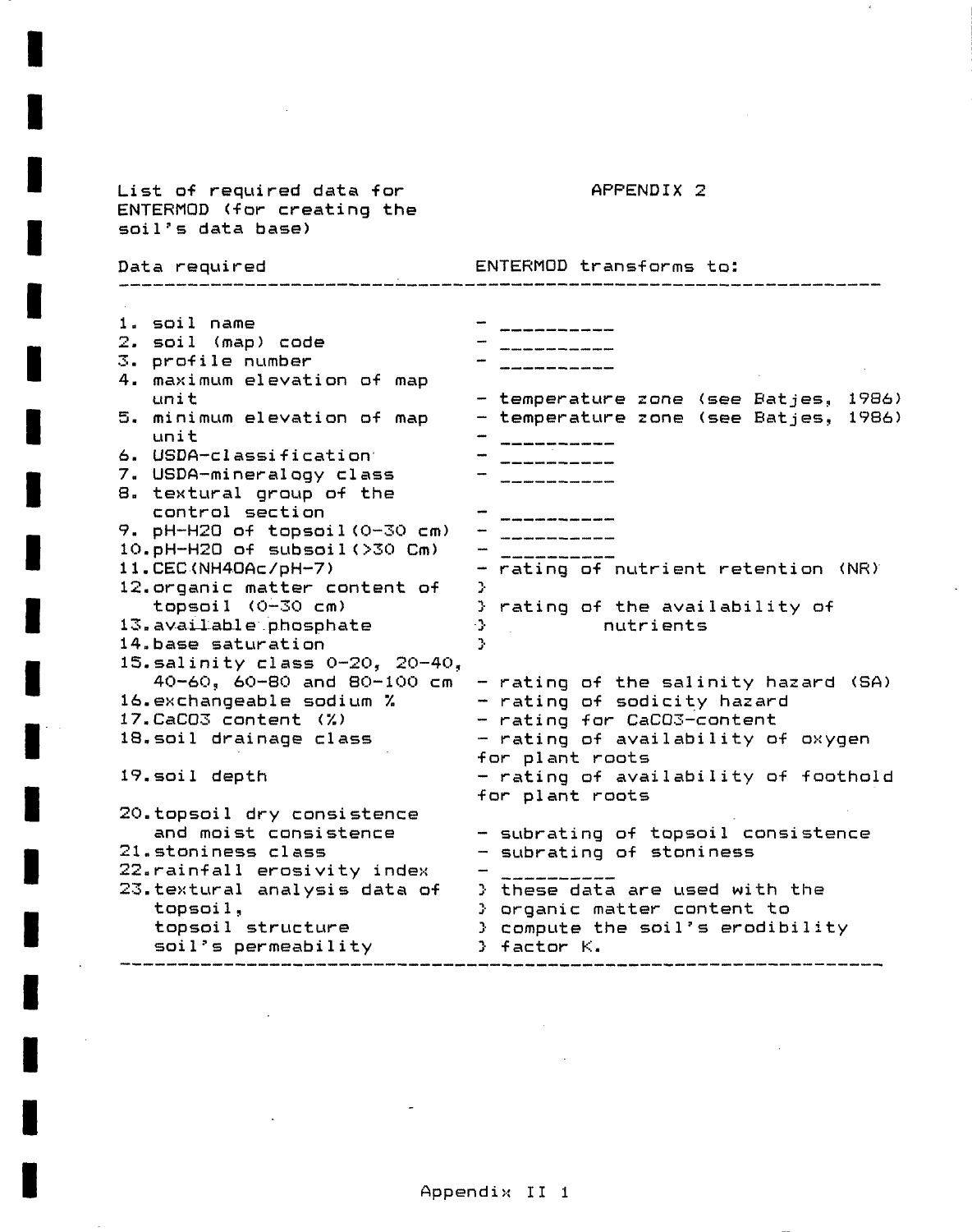#### Appendix III.1

 $\mathbf{r}$ 

#### Example of print out of MATMOD

\*\*\*\*\*\*\*\*\*\*\*\*\*JAMAICA PHYSICAL LAND EVALUATION SYSTEM\*\*\*\*\*\*\*\*\*\*\*\*\*\* \*\*\*\*\*\*\*\*\*\*\*\*\*\*\*\*\*\*RURAL PHYSICAL PLANNING DIVISION\*\*\*\*\*\*\*\*\*\*\*\*\*\*\*\*\*\* \*\*\*\*\*\*\*\*\*\*\*\*\*\*\*\*\*\*MINISTRY OF AGRICULTURE. JAMAICA\*\*\*\*\*\*\*\*\*\*\*\*\*\*\*\*\*\*

#### Explanation of the codes used in the print out of MATCHMOD

Slope classes are those applied by the Jamaica Soil Survey:

| $1.0 - 27$        | 4. 16-301    |
|-------------------|--------------|
| $2.2 - 82$        | $5.30 - 502$ |
| 3. 8 -16 <b>I</b> | 6. >501      |

Only the factors which are limiting are presented. If a land unit does not present any limitations for growing of a specific crop, it can be considered as highly suitable for the crop under consideration The limitations are indicated with special symbols as specified below

Each code, except for E (=erosion hazard), has a suffix, which indicates the degree of limitation:

1. slight limitations.

#### 2. strong limitations

The risk of soil loss is calculated, taking into consideration the most efficient and feasible conservation practice. If you wish to evaluate the erosion hazard in and required soil conservation practices and its costs, you can use the SODEMOD program.

Symbols for the limitations of the land are:  $HT = Temperature$  reqime of highest elevation in map unit LT = Temperature regime of lowest elevation in map unit  $E = E$ rosion hazard; no degree of limitation is indicated  $T = Textural$  group of control section (usually 25-100 cm)  $PH = Soil$  reaction of topsoil (0-30 cm)  $\theta$  = Availability of oxygen in the rooting zone  $F =$  Availability of foothold for plant roots  $SA = Salinity$  hazard  $S0 = Sodicity$  hazard  $CC$  = Presence of finely divided  $CaCO3$  $NR = Nature$  retention (CEC  $pH7$ )  $\mathsf{N}\mathsf{A}$  = Availability of nutrients  $HH = workability considered for manual labour$  $MH = Northability considered for mechanismization$ 

For each land unit three lines are available. On the top line the limitations 'LT','HT' and 'E' are printed On the second line, the major soil limitations 'T', 'PH', '0','F','SA' and 'SO' are printed, while on the last line only the minor soil limitations 'NR', 'NA', 'NH', and 'NH' will be shown.

If the result of the matching is 'HT2','LT2' or 'E' further matching of crop requirement is stopped.